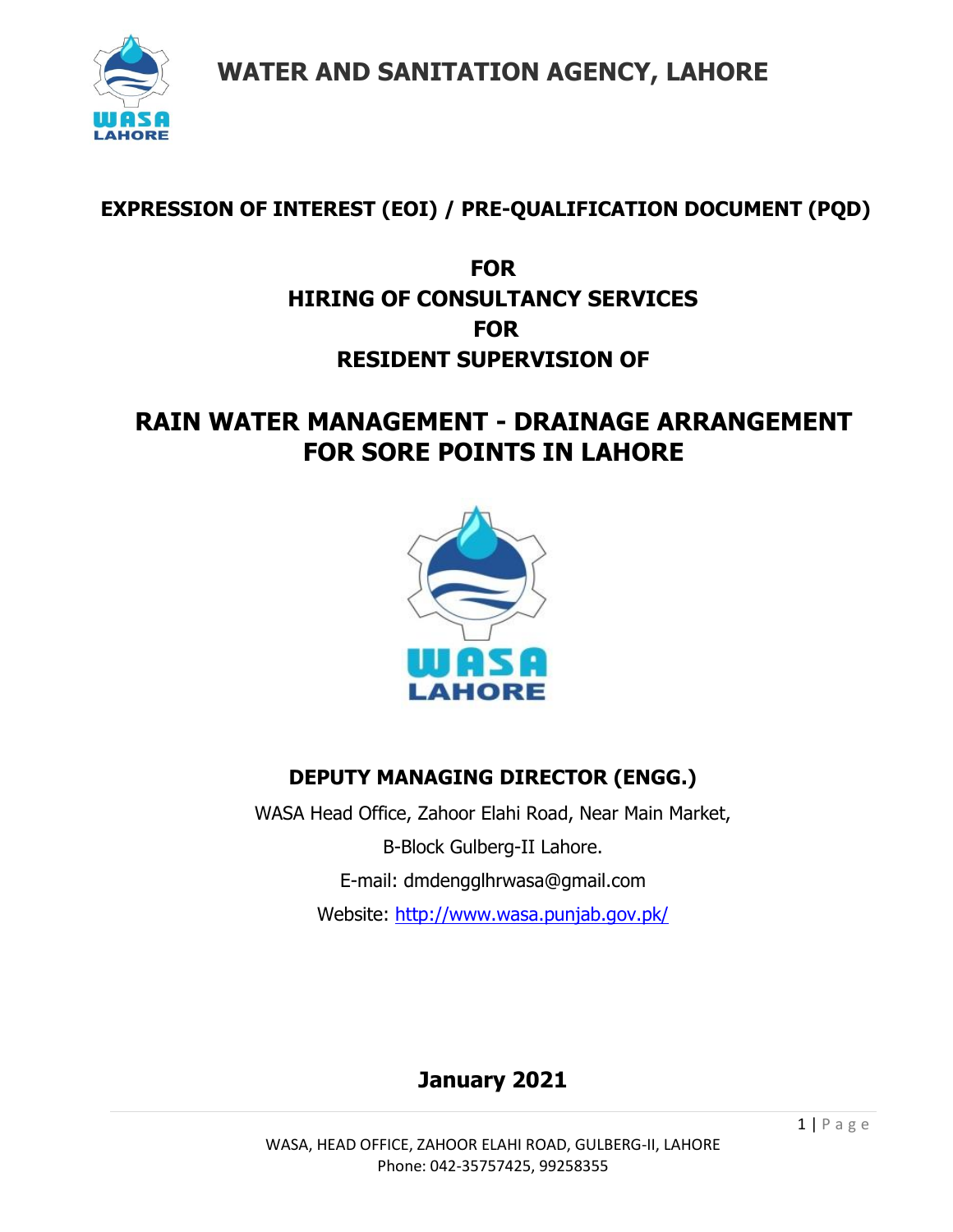

# **TABLE OF CONTENTS**

| <b>Section A.</b> |                                                            |  |
|-------------------|------------------------------------------------------------|--|
|                   | Invitation for Expression of Interest / Basic Eligibility3 |  |
| <b>Section B.</b> |                                                            |  |
|                   |                                                            |  |
| <b>Section C.</b> |                                                            |  |
|                   |                                                            |  |
| <b>Section D.</b> |                                                            |  |
|                   |                                                            |  |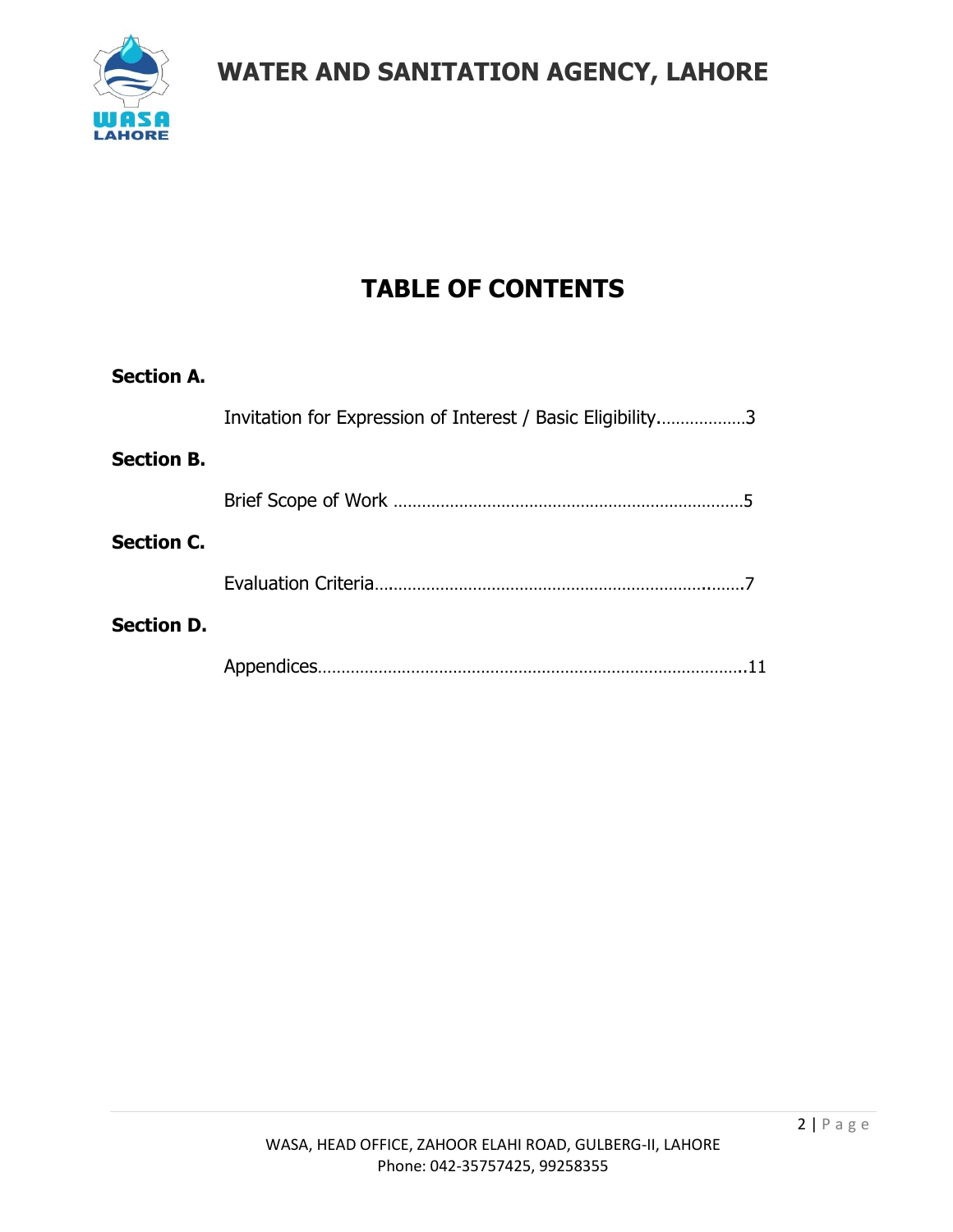

## **PRE-QUALIFICATION / SHORT LISTING OF ENGINEERING CONSULTING FIRMS**

Water and Sanitation Agency (WASA), Lahore, intends to hire services of Engineering Consulting Firm for resident supervision for

# **"RAIN WATER MANAGEMENT – DRAINAGE ARRANGEMENT FOR SORE POINTS IN LAHORE."**

## **Section A.**

### **INVITATION FOR EXPRESSION OF INTEREST / BASIC ELIGIBILITY**

The interested consultancy firms having experience of similar nature works may apply alongwith the following information / particulars duly supported with necessarily documents:

- 1. Name of firm / address of the registered office with telephone / fax number and e-mail address including organization chart showing management structure **Appendix 1**.
- 2. Memorandum and Articles of Association of the firms.
- 3. Certificate of Registration with the Pakistan Engineering Council, Islamabad alongwith the valid renewal letter in relevant project profile code.
- 4. Copy of Registration with Securities and Exchange Commission of Pakistan or Registrar of Firms.
- 5. Only relevant Project wise experience with time duration for each Project.
- 6. List of similar works completed by the Firm during the last 10-years and similar works in hand, indicating total cost of such works and cost of Consultancy Services received against those works along with date of start and completion / expected date of completion **Appendix 2**.
- 7. An undertaking by the consultants / firms / JVs to the effect that "Neither the firm / consultants / JVs nor its Directors / Stakeholders, as a whole or as a part of the firm have even been black listed / defaulted by any Government Agency / Department / Organization and also that the information supplied by the consultants / firm / JVs is correct.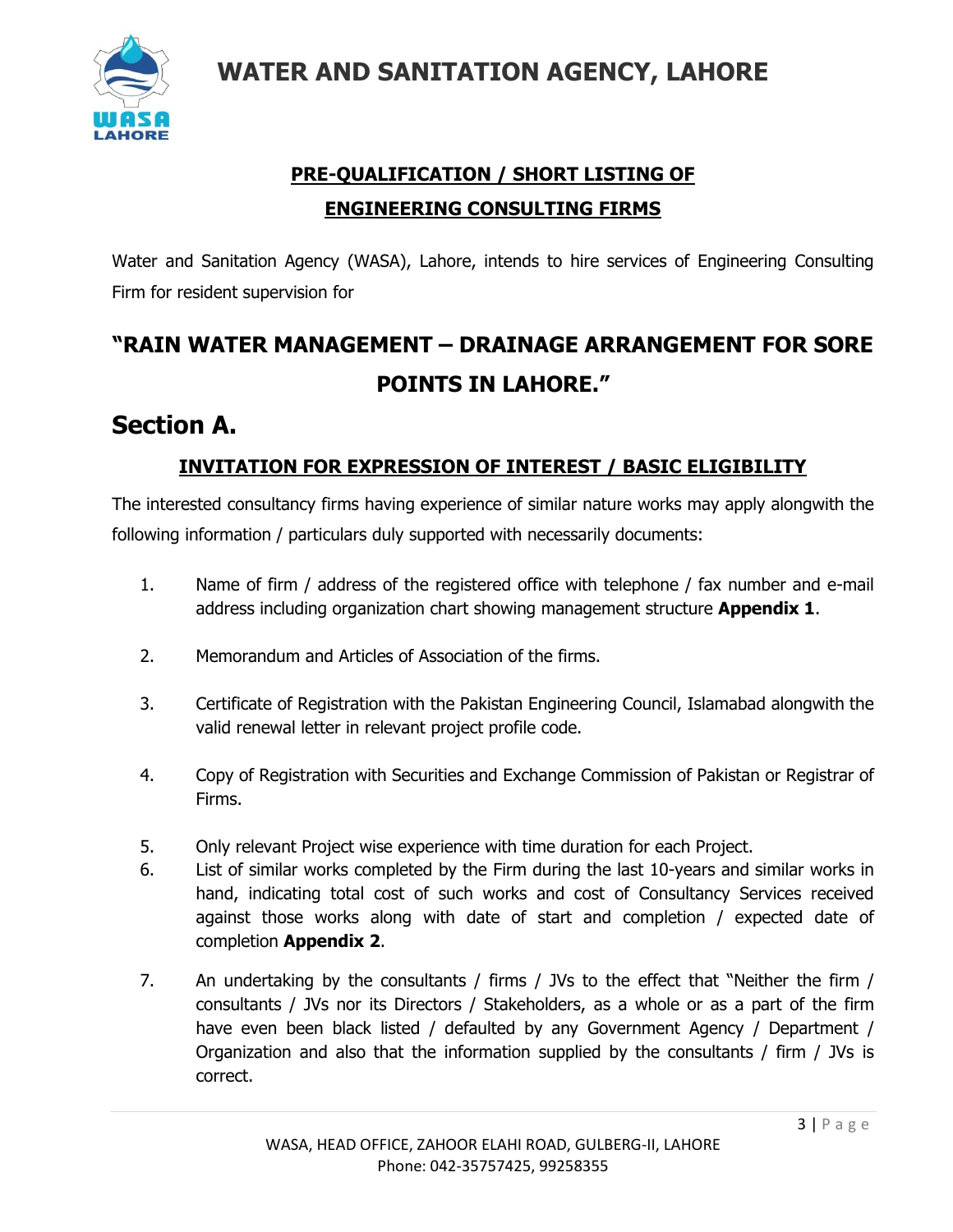

- 8. Certificate / Affidavit that the consultant / firm /JV is not in litigation with any client.
- 9. Audited Statements of account for three financial years not older than FY-2016-17 including the Audited Balance Sheet and Profit & Loss Account of the Bidder (of each member in case of a consortium).
- 10. Details of net worth, annual turnover & net cash accruals duly filled and signed as per **Appendix 4**. Single entity bidder and all members of consortium / JV should be profit making during three financial years not older than FY-2016-17.
- 11. Copy of Registration with Income Tax Department and Punjab Revenue Authority.
- 12. List of permanent professional staff along with CVs of relevant core staff showing project wise experience with exact time duration for each project. The Bidder should furnish details of technical experience of core team/ professional staff as on date on submission of EOI as per **Appendix 3**.
- 13. Water and Sanitation Agency, Lahore reserves the right to reject all the applications at any time prior to the acceptance, and no claim whatsoever, shall be entertained on this account. If at any stage concealment / distortion of fact is detected it would be sufficient cause to reject the application.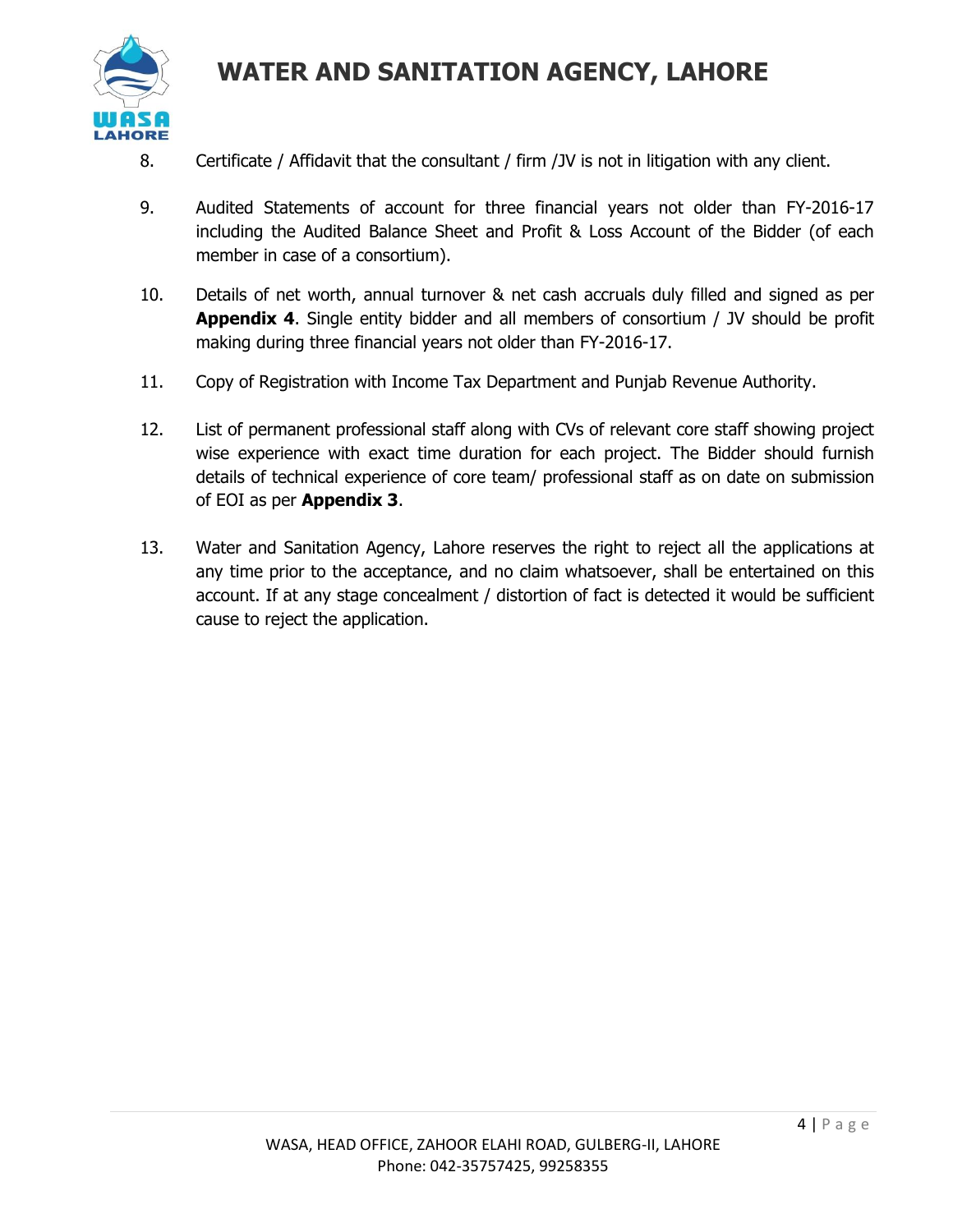

# **Section B.**

### **BRIEF SCOPE OF WORK**

#### **1. Relevant Background**

Water and Sanitation Agency (WASA) Lahore, is the subsidiary agency of Lahore Development Authority (LDA), Government of the Punjab, Pakistan, created under Section 10 (2) of the LDA Act, 1975 to perform all functions and exercise all powers with regard to water supply, sewerage and drainage with power to collect rates, fees and charges for water supply, sewerage & drainage. WASA Lahore is a regulated monopoly for water supply & sewerage services in the 2nd largest city of Pakistan, operating in the area of more than 350-Sq.Km.

Storm water drainage in densely populated areas in Lahore has been a major environmental hazard and civic problem which obstructs the routine life and creates traffic issues. The situation becomes worst in the monsoon which normally extends from July to September every year. Due to rainfall events, the runoff rushes along the roads towards the relatively low-lying areas and get accumulated speedily within areas to form ponding areas / sore points. The impounded runoff is ultimately drained through the sewerage and drainage system in the area. This situation becomes problematic for the public movement and creates traffic hazards for hours.

Due to inadequacy of the existing system and topography of the area, some of the depressed locations in thickly populated and commercial areas of Lahore have emerged as very critical ponding areas / sore points. In this regard, multiple ponding areas / sore points have been identified in the Master Plan 2040. Further, in order to resolve the issue of ponding in Lahore City, WASA intends to hire the consultancy services for resident supervision for drainage arrangements for different sore points in Lahore.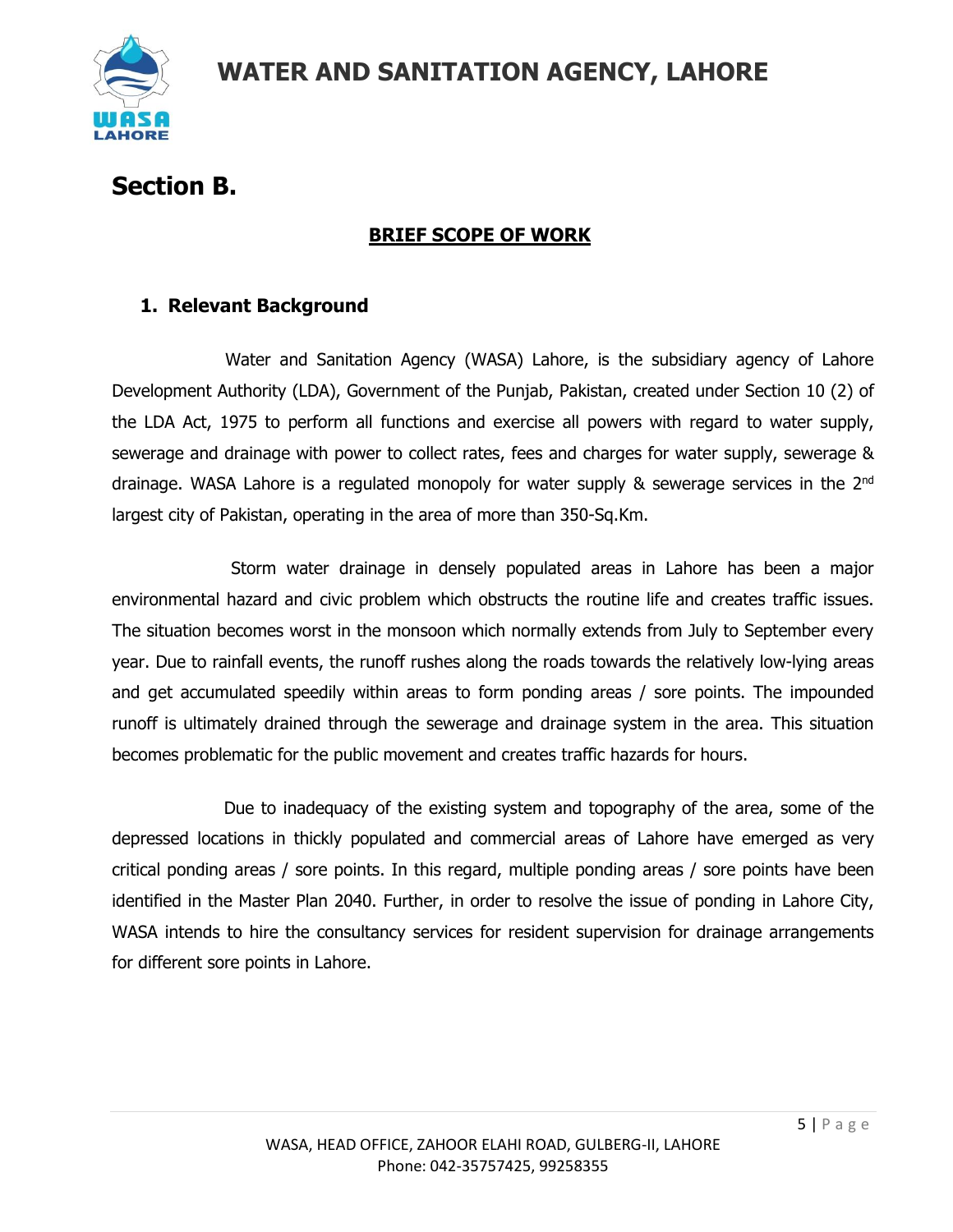

#### **2. Objectives of Consultancy Services**

The primary objectives of the Consulting Services are as under:

- i) Resident supervision of the works as per approved design, drawings, standard specifications, practices and within the condition of the provisions of the contract.
- ii) The consultant will ensure Technical Specifications of work and prepare QA & QC manuals.
- iii) The consultant will supervise all field / laboratory tests of material and works as per methods described in the specifications.
- iv) The consultant will supervise installation of Equipment & Machinery.
- v) The consultant shall suggest methodology for execution of work on round the Clock basis for early completion of work.
- vi) The consultant will submit completion report of the Project after completion of work and shall prepare & submit PC-IV to the client.
- vii) The consultant will ensure timely completion of the work for public convenience.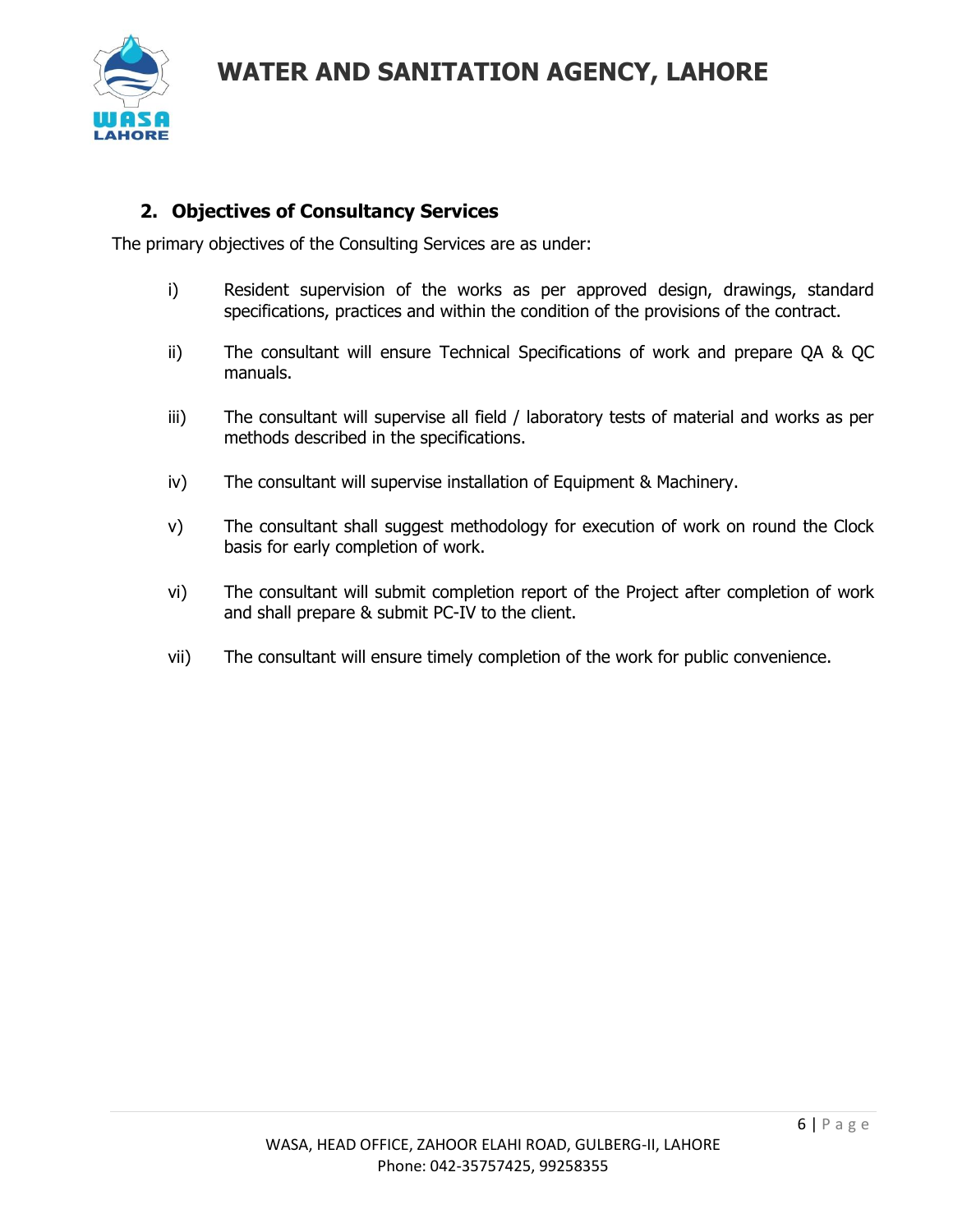

# **Section C.**

### **EVALUATION CRITERIA**

#### **Minimum Qualifying Score = 65**

The evaluation for short-listing of the firms shall be based on the following criteria:

| Sr.<br>No. | <b>Criteria</b>                                                                                                                                  | Weightage |
|------------|--------------------------------------------------------------------------------------------------------------------------------------------------|-----------|
| 1.         | <b>Company Technical Experience</b><br>$\triangleright$ Number of similar Assignments<br>$\triangleright$ Relative size of similar assignment    | 20        |
| 2.         | Staffing / Core Team<br>$\triangleright$ Education & Qualification<br>$\triangleright$ Relevant Experience<br>$\triangleright$ Relevant Projects | 80        |
|            | <b>Grand Total</b>                                                                                                                               | 100       |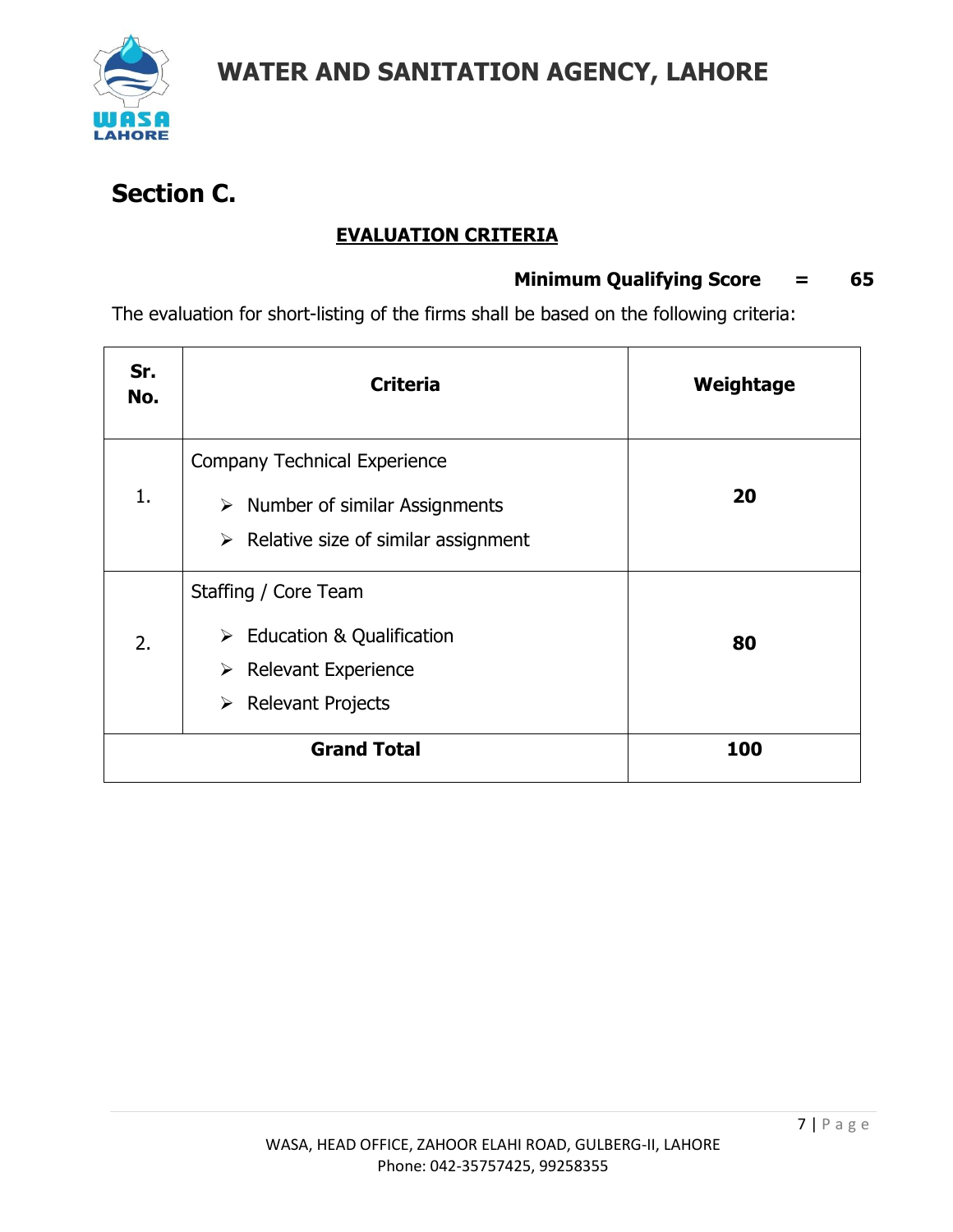

### **PARAMETERS FOR EVALUATION**

#### **1. COMPANY'S/JV TECHNICAL EXPERIENCE (20 marks)**

#### **1.1 Number and relative size of similar assignments:**

- i. At least one (01) resident supervision consultancy work costing/consultancy fee not less than Rs. 40.0 Million related to or having components of sewerage/drainage system including pumping station.
- ii. The Resident Supervision experience must include RCC work, installation of pumping machinery, electrical works, laying of force main and other allied works.
- iii. Maximum two Projects will be evaluated each carrying equal marks (i.e.10). Maximum marks for two projects shall be 20.

#### **1.2 Marking Criteria for Company Experience:**

|                   | <b>Relative size and similarity of each Project</b> |                       |                         |              |  |  |  |
|-------------------|-----------------------------------------------------|-----------------------|-------------------------|--------------|--|--|--|
| <b>Similarity</b> | <b>Multiplication Factors (Financial Weightage)</b> | <b>Marks Obtained</b> |                         |              |  |  |  |
|                   | 80% or more                                         | 50%-80%               | <b>Less than</b><br>50% | (Maximum 10) |  |  |  |
| <b>Strong</b>     |                                                     | 0.65                  | 0.30                    |              |  |  |  |
| <b>Medium</b>     | 0.65                                                | 0.4225                | 0.195                   | <b>X10</b>   |  |  |  |
| Weak              | 0.30                                                | 0.195                 | 0.09                    |              |  |  |  |

Each project shall be evaluated based on the following marking criteria:

### **1.3 Evaluation of Technical Experience of the firm**

The Bidder which could be single entity or the consortium shall be evaluated on the following:

- i. Projects completed during the last ten years shall only be considered. Only eligible projects shall be considered for estimation of technical experience. Irrelevant projects will not be considered for evaluation.
- ii. Experience of similar assignments as mentioned at **Sr No. 1.1** under "Company's/JV Technical Experience".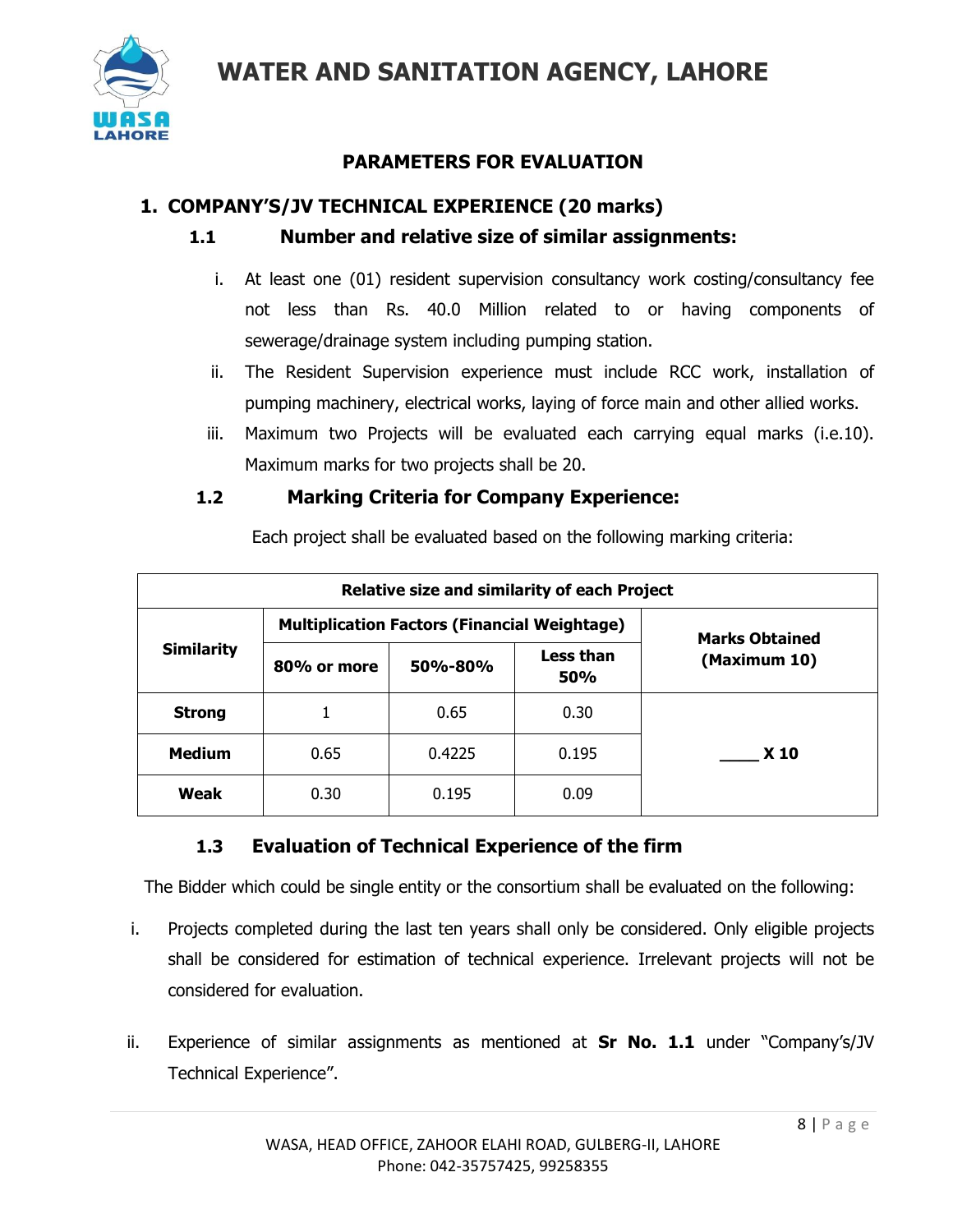

- iii. Professional capability of the Bidder such as availability of qualified and experienced managerial and diverse technical professionals; and
- iv. The Bidder should furnish details of technical experience of the Firm as on the date of submission of EOI as per **Appendix 2.**

#### **1.4 Special Condition in case of Consortium/JV**

In case of consortium, lead firm must have minimum 40% shares and other firms have at least 25% shares in consortium. Percentage of shares of each firm must be clearly mentioned.

In case the Bidder claims the technical and/or financial capacity of Bidder's companies/JVs, the bidder shall necessarily submit documentary evidence i.e. proof of such claims. Financial documentary evidence shall consist of Chartered Accountant certificates to support such capacity.

### **2. TECHNICAL STAFF / CORE TEAM (80 marks)**

### **2.1 Core Team Members, Required Qualifications, Marks distribution, and Required Experience of Core Team:**

| Sr.<br><b>No</b> | <b>Description</b>                                 | <b>Qualification</b>                | <b>Allocated</b><br><b>Marks</b> | <b>Experience</b>                                                    |
|------------------|----------------------------------------------------|-------------------------------------|----------------------------------|----------------------------------------------------------------------|
| 1                | <b>Resident Engineer</b>                           | M.Sc. / B.Sc. Engg.<br>(Civil)      | 30                               | M.Sc. with 10 years or<br>B.Sc. with 15 years<br>relevant experience |
| 2                | <b>Assistant Resident</b><br>Engineer (Civil)      | M.Sc. $/$ B.Sc. Engg.<br>(Civil)    | 20                               | M.Sc. with 05 years or<br>B.Sc. with 08 years<br>relevant experience |
| 3                | <b>Assistant Resident</b><br>Engineer (Electrical) | M.Sc. / B.Sc. Engg.<br>(Electrical) | 15                               | M.Sc. with 05 years or<br>B.Sc. with 08 years<br>relevant experience |

Core team shall be evaluated based on the following marking criteria: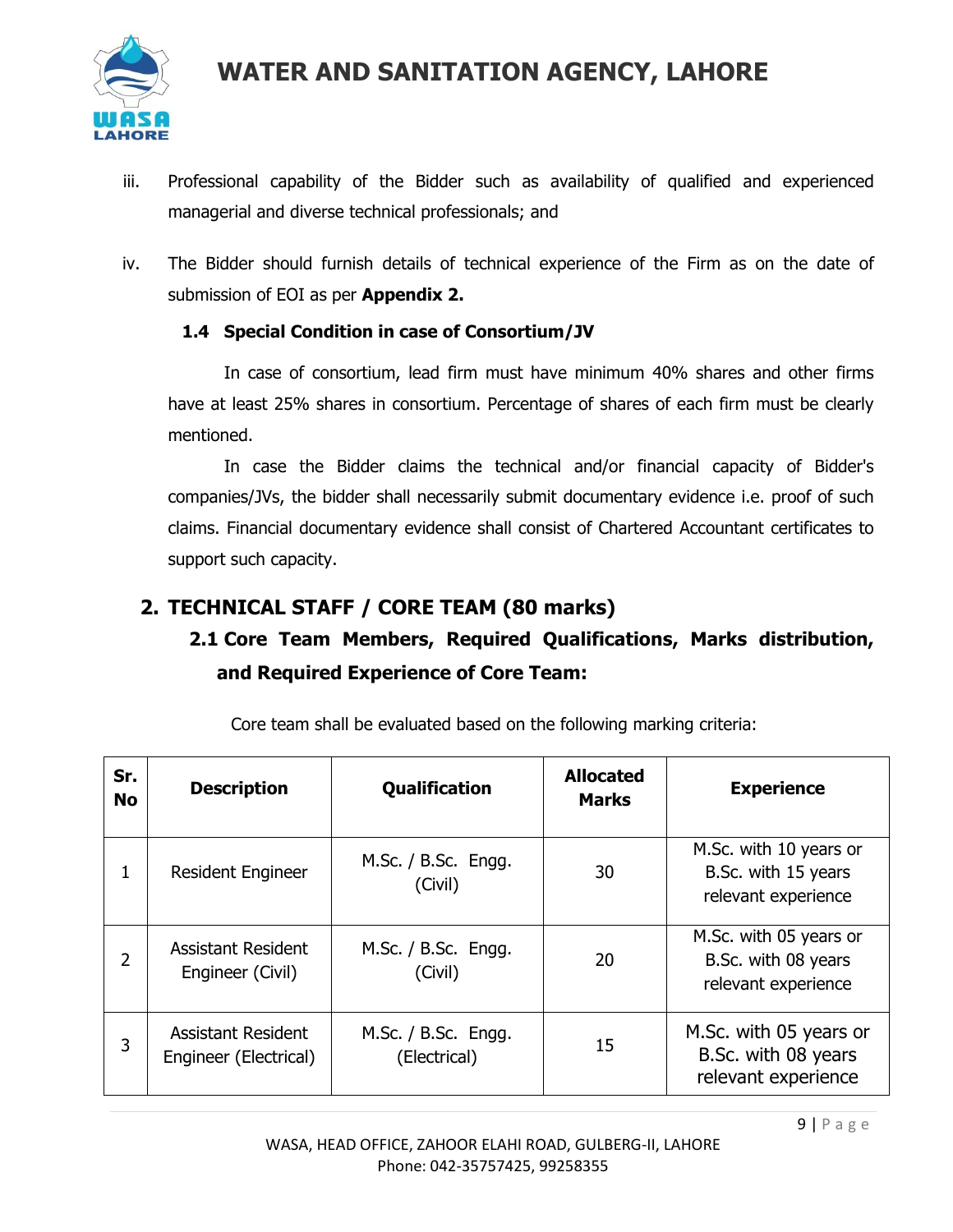

| 4  | <b>Assistant Resident</b><br>Engineer<br>(Mechanical) | M.Sc. / B.Sc. Engg.<br>(Mechanical) | 15 | M.Sc. with 05 years or<br>B.Sc. with 08 years<br>relevant experience |
|----|-------------------------------------------------------|-------------------------------------|----|----------------------------------------------------------------------|
| 5. | <b>Quantity Surveyor</b>                              | DAE (Civil)                         |    | 05 years of relevant<br>experience                                   |

#### **2.2 Marking Criteria for Qualification of Core Team**

Every member of the core team of expert shall be evaluated using the following criteria:

#### **Maximum Marks = 80**

| Qualification                          | <b>Experience</b>                             | <b>Understanding</b>                         |
|----------------------------------------|-----------------------------------------------|----------------------------------------------|
| (20% Marks)                            | (50% Marks)                                   | (30% marks)                                  |
| PhD: 20%,<br>M.Sc.: 18%,<br>B.Sc.: 16% | <b>Full Marks:</b><br>For required experience | <b>Full Marks:</b><br>For 5 similar projects |

#### **2.3. Details of Core Team**

The Bidder should furnish details of technical experience of core team/ professional staff as on date on submission of EOI as per **Appendix 3**.

#### **NOTE:**

Selection will be based on verifiable demonstration of experience and qualifications in similar projects as well as qualification of firm.

#### **DATE OF SUBMISSION OF PROPOSAL**

**The EOI must reach to the office of Deputy Managing Director (Engg.) WASA Head Office, Zahoor Elahi Road, B-Block Gulberg-II, Lahore not later than 02.02.2021 till 12:00 PM.**

| Name:        | <b>Iftikhar-ud-din Naeem</b>                                                         |
|--------------|--------------------------------------------------------------------------------------|
| Designation: | Deputy Managing Director (Engg.)                                                     |
| Address :-   | WASA Head Office, Zahoor Elahi Road, Near Main Market,<br>B-Block Gulberg-II Lahore. |
| Website:     | http://www.wasa.punjab.gov.pk/                                                       |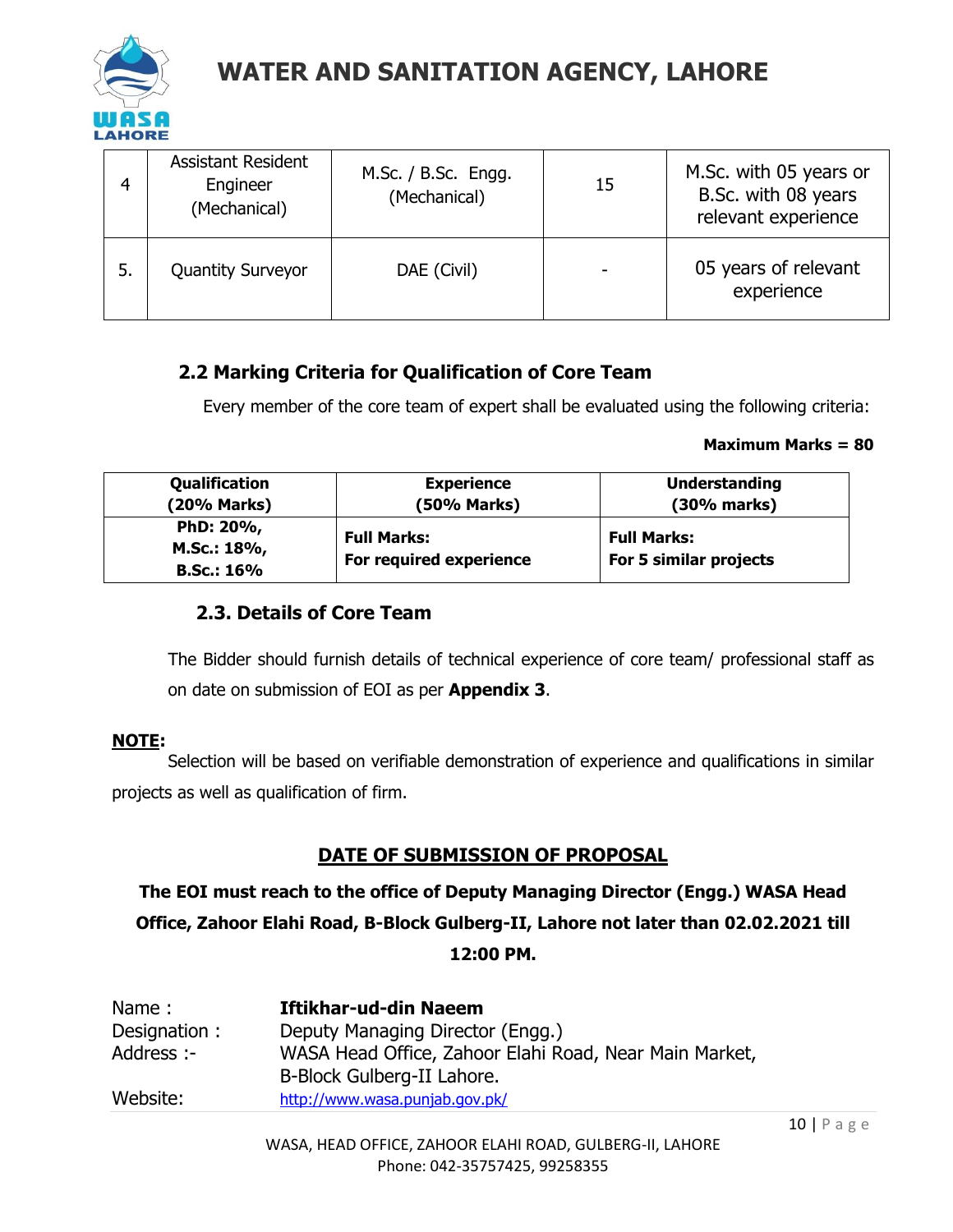

## **APPENDIX 1**

FORMAT FOR LETTER OF EOI APPLICATION [On the Letter Head of the Bidder (in case of Single or Lead Member (in case of a Consortium)]

Date:

The Deputy managing Director (Engineering), WASA, LDA, Lahore.

## **RAIN WATER MANAGEMENT - DRAINAGE ARRANGEMENT FOR SORE POINTS IN LAHORE**

Sir,

Being duly authorized to represent and act on behalf of (hereinafter referred to as "the bidder'"). And having reviewed and fully understood all of the qualification requirements and information provided, the undersigned hereby expresses its interest and apply for qualification for subject consultancy services.

We are enclosing our Expression of Interest (EOI), in one Original and one Copy, with the details as per the requirements of the EOI and PQD, for your consideration/evaluation.

The undersigned hereby also declares that the statements made and the information provided in the EOIs are complete, true and correct in every detail.

We confirm that the EOI application is valid for a period of 90 days from the due date of submission of EOI application and is unconditional.

Yours faithfully, (Signature of Authorized Signatory) (Name, Title and Address of the Bidder) Bidder seal& stamp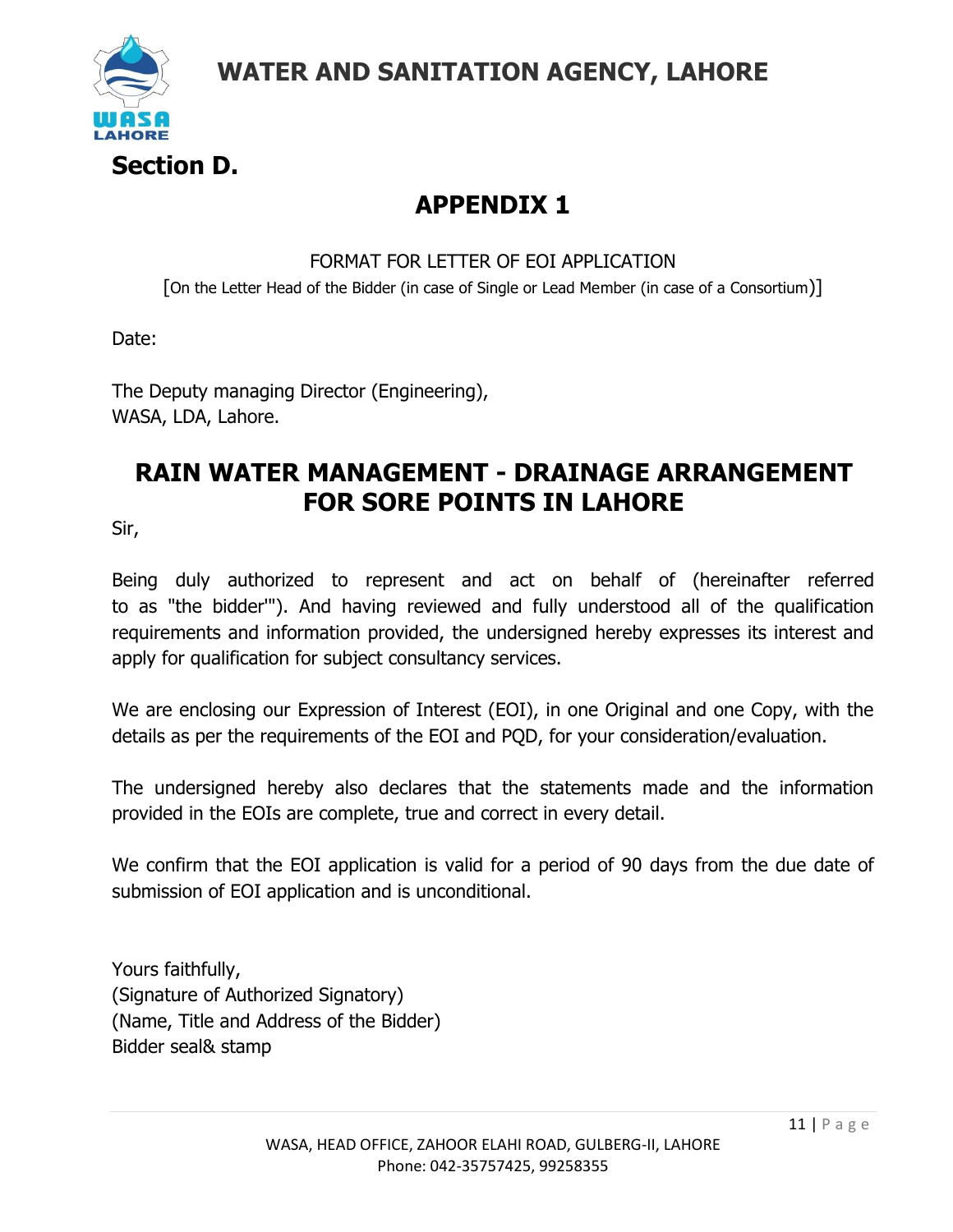

### **APPENDIX 2 INFORMATION RELATED TO EXPERIENCE**

| Project name                                                                 | Value of the agreement (in current PKR)                                            |  |  |  |
|------------------------------------------------------------------------------|------------------------------------------------------------------------------------|--|--|--|
| Country                                                                      |                                                                                    |  |  |  |
| Location within country                                                      | Duration of project (months)                                                       |  |  |  |
| Name of Client                                                               | Total No. of staff-months (by your company)<br>on the project:                     |  |  |  |
|                                                                              |                                                                                    |  |  |  |
|                                                                              | Value of total services provided under an                                          |  |  |  |
|                                                                              | agreement (in current PKR)                                                         |  |  |  |
| Start Date (Month/Year)                                                      |                                                                                    |  |  |  |
|                                                                              | In case of consortium, value of part of the                                        |  |  |  |
|                                                                              | services provided by Bidder under the                                              |  |  |  |
| Completion Date (Month/Year)                                                 | agreement (in current PKR)                                                         |  |  |  |
|                                                                              |                                                                                    |  |  |  |
|                                                                              |                                                                                    |  |  |  |
| Name of associated members, if any                                           | No. of professional staff-months provided by                                       |  |  |  |
|                                                                              | the associated members:                                                            |  |  |  |
|                                                                              | Name of senior professional staff of your company involved and functions performed |  |  |  |
| (indicate most significant profiles such as Team Leader etc.):               |                                                                                    |  |  |  |
| Narrative description of Project                                             |                                                                                    |  |  |  |
| Description of actual services provided by your staff within the assignment. |                                                                                    |  |  |  |
|                                                                              |                                                                                    |  |  |  |

#### **Note:**

- ➢ Only the eligible projects that satisfy technical criteria shall be included.
- $\triangleright$  All the Financial numbers are to be given in Pak Rupees.

(Signature of Authorized Signatory)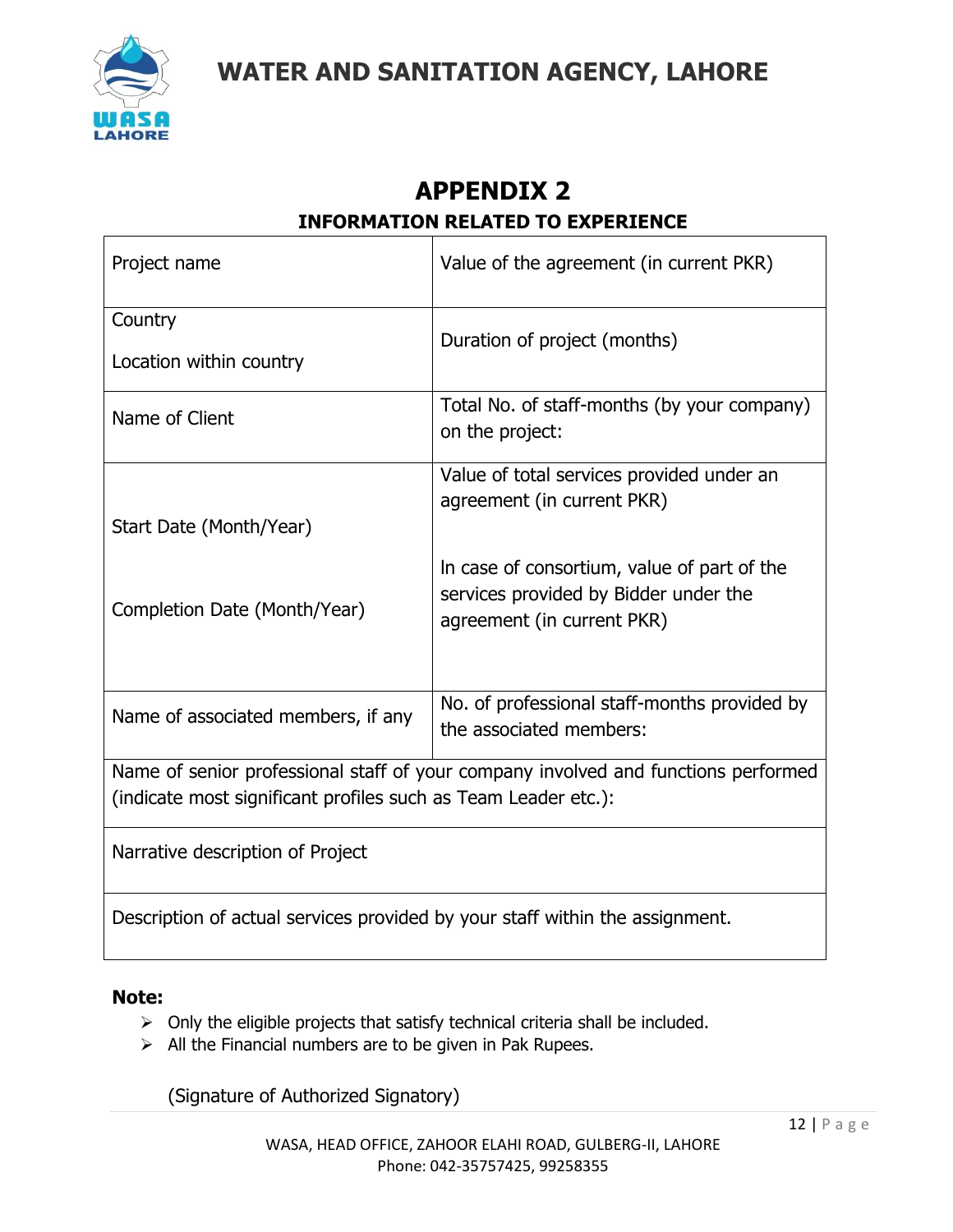

## **APPENDIX 3 CURRICULUM VITAE (CV) FOR PROFESSIONAL STAFF**

- 1. Current Position (only one candidate shall be nominated for each position):\_\_\_\_\_
- 2. Name of Company (insert name of company proposing the staff:
- 3. Name of Staff (insert full name)
- 4. Date of Birth: Nationality: Nationality:
- 5. CNIC No (if Pakistani): \_\_\_\_\_\_\_\_\_\_\_\_\_\_\_\_\_\_ or Passport No: \_\_\_\_\_\_\_\_\_\_\_\_\_\_\_\_\_\_
- 6. Experience (in years):
- 7. Education

| <b>Degree</b> | <b>Major/Minor</b> | <b>Institution</b> | Year |
|---------------|--------------------|--------------------|------|
|               |                    |                    |      |
|               |                    |                    |      |
|               |                    |                    |      |

- 8. Membership of Professional Associations: \_\_\_\_\_\_\_\_\_\_\_\_\_\_\_\_\_\_\_\_\_\_\_\_\_\_\_\_\_\_\_\_
- 9. Other training (indicate significant training since degrees under 6 Education were obtained)  $\mathcal{L}_\mathcal{L} = \{ \mathcal{L}_\mathcal{L} = \{ \mathcal{L}_\mathcal{L} = \{ \mathcal{L}_\mathcal{L} = \{ \mathcal{L}_\mathcal{L} = \{ \mathcal{L}_\mathcal{L} = \{ \mathcal{L}_\mathcal{L} = \{ \mathcal{L}_\mathcal{L} = \{ \mathcal{L}_\mathcal{L} = \{ \mathcal{L}_\mathcal{L} = \{ \mathcal{L}_\mathcal{L} = \{ \mathcal{L}_\mathcal{L} = \{ \mathcal{L}_\mathcal{L} = \{ \mathcal{L}_\mathcal{L} = \{ \mathcal{L}_\mathcal{$
- 10.Languages (For each language indicate proficiency: good, fair, or poor in speaking, reading, and  $w$ riting)
- 11.Employment Record (Starting with present position, list in reverse order every employment held by staff member since graduation, giving/or each employment (see format here below): dates of employment, name of employing, organization, positions held):

| <b>Employer</b> | <b>Position</b> | From (MM/YYYY) | To (MM/YYYY) |
|-----------------|-----------------|----------------|--------------|
|                 |                 |                |              |
|                 |                 |                |              |
|                 |                 |                |              |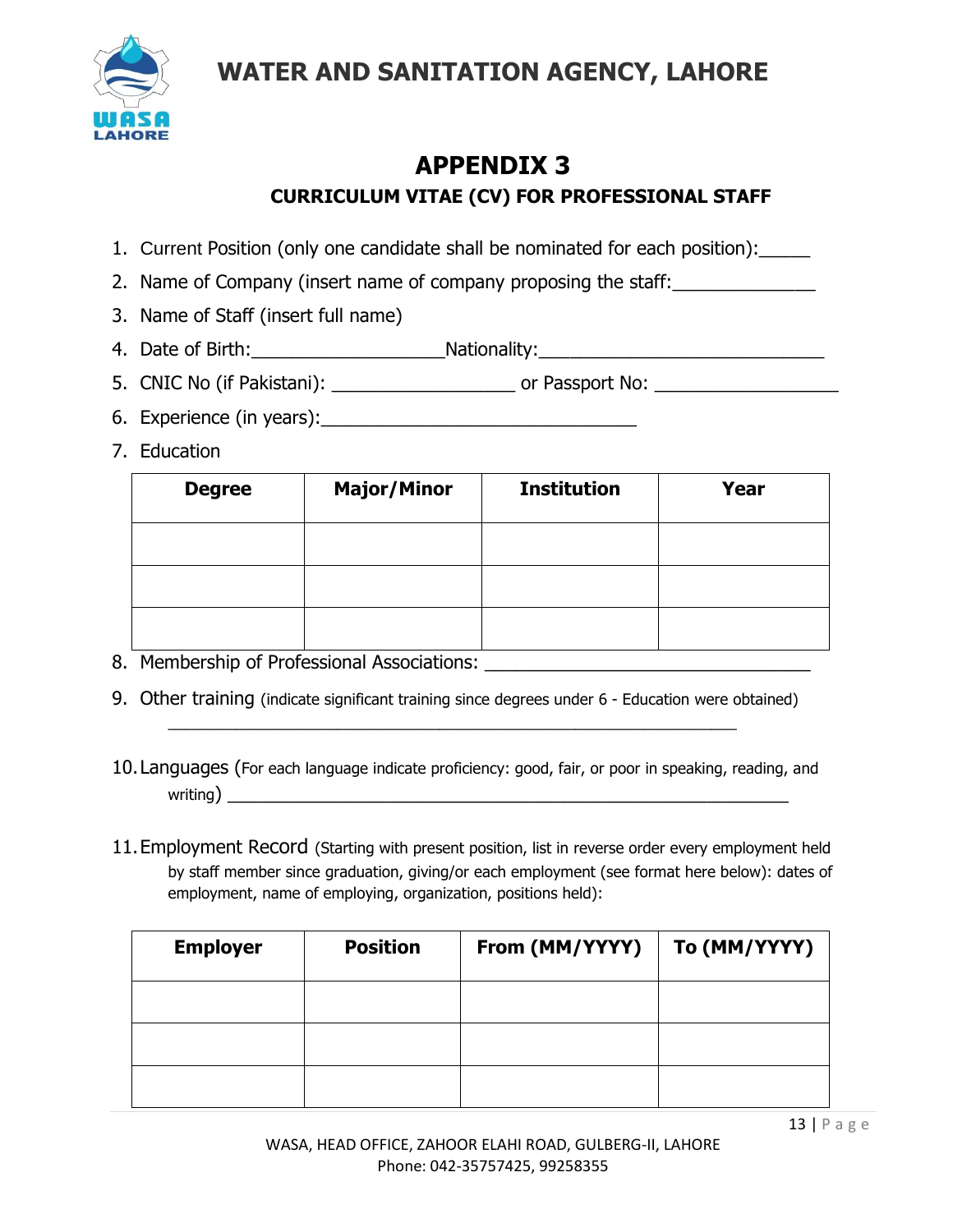

| 13. Work undertaken that Best Illustrates Capability to Handle the Tasks Assigned:                                 |  |
|--------------------------------------------------------------------------------------------------------------------|--|
|                                                                                                                    |  |
|                                                                                                                    |  |
|                                                                                                                    |  |
|                                                                                                                    |  |
|                                                                                                                    |  |
|                                                                                                                    |  |
|                                                                                                                    |  |
|                                                                                                                    |  |
|                                                                                                                    |  |
|                                                                                                                    |  |
|                                                                                                                    |  |
|                                                                                                                    |  |
|                                                                                                                    |  |
|                                                                                                                    |  |
|                                                                                                                    |  |
|                                                                                                                    |  |
| Year: <u>Contract Communication</u> Contract Communication Communication Communication Communication Communication |  |
|                                                                                                                    |  |
|                                                                                                                    |  |
|                                                                                                                    |  |
|                                                                                                                    |  |
|                                                                                                                    |  |

#### 13. Certification

I, the undersigned, certify that to the best of my knowledge and belief, this CV correctly describes me, my qualifications, and my experience. I understand that any willful misstatement described herein may lead to my disqualification or dismissal, if engaged.

[Signature of staff member or authorized representative of the staff] Date: \_\_\_\_\_